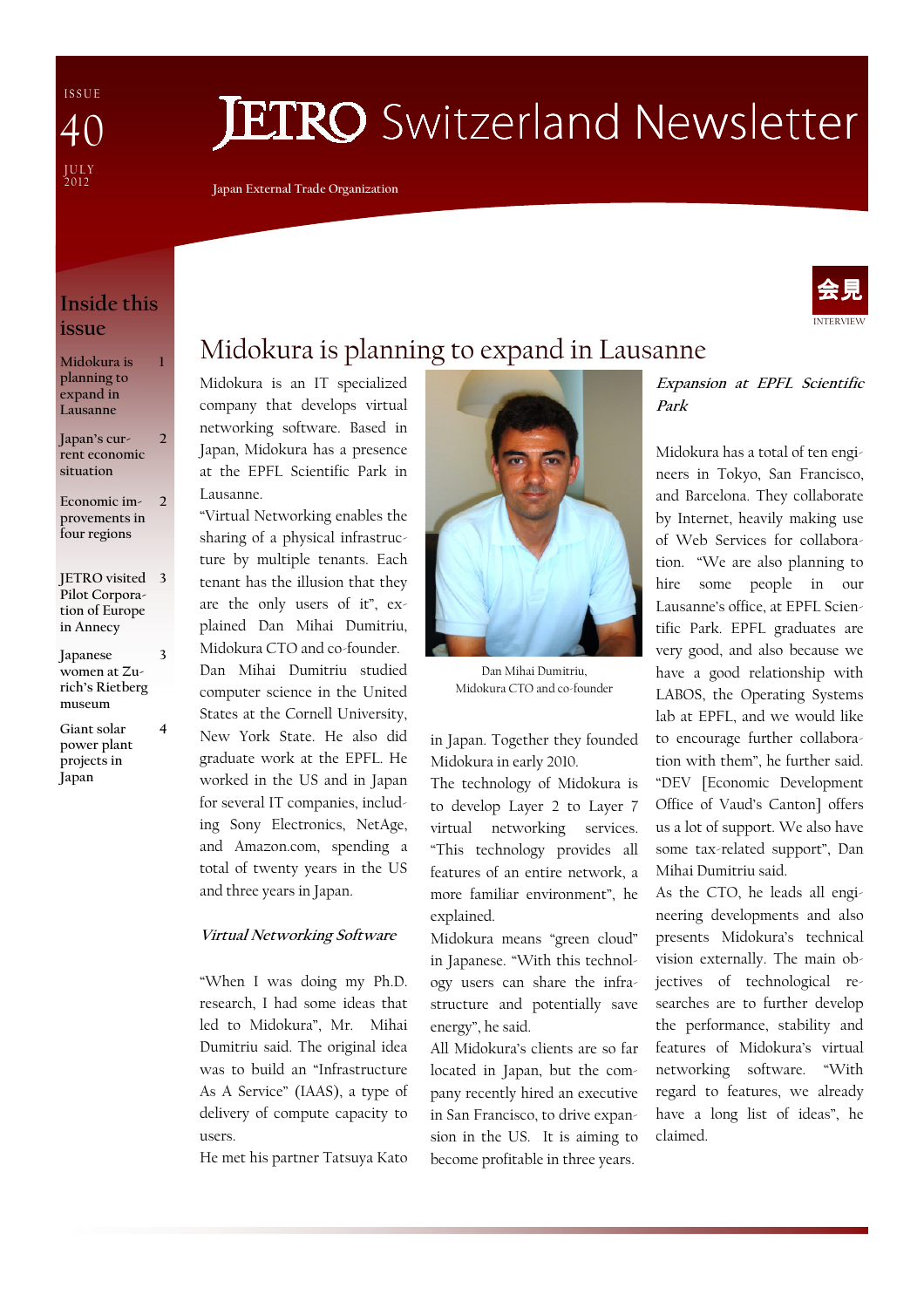## Japan's current economic situation

 $\frac{1}{2}$   $\frac{1}{2}$   $\frac{1}{2}$   $\frac{1}{2}$   $\frac{1}{2}$   $\frac{1}{2}$   $\frac{1}{2}$   $\frac{1}{2}$   $\frac{1}{2}$   $\frac{1}{2}$   $\frac{1}{2}$   $\frac{1}{2}$   $\frac{1}{2}$   $\frac{1}{2}$   $\frac{1}{2}$   $\frac{1}{2}$   $\frac{1}{2}$   $\frac{1}{2}$   $\frac{1}{2}$   $\frac{1}{2}$   $\frac{1}{2}$   $\frac{1}{2}$  started picking up moderately as domestic demand remains firm mainly supported by reconstruction-related demand", said the Bank of Japan (BoJ) in July 2012 Monthly Report of Recent Economic and Financial Developments. BoJ further stated that "Japan's economy is expected to return to a moderate recovery path as domestic demand remains firm and overseas economies emerge from the deceleration phase".

Main indicators of Japan's economic situation shows a recovery trend over the year. The index of industrial production increased by 6.0% from the previous year to 92.2 in May (2005=100). Furthermore, the coincident index of business conditions (used to identify the current state of the economy) rose by 6.4% from a year earlier to 95.8 (2005=100).



Index of consumption expenditures Seasonally Adjusted Series—Two-or-more person households (2010=100) Source: Ministry of Internal Affairs and Communications

As mentioned by the BoJ, Japan's economy is stimulated by a strong domestic demand. The index of consumption expenditures was 100.2 in May, up 4.4% from the (see graph). The consumer confidence index increased 13.8% from 35.5 in June 2011 to 40.4 in June 2012.

Moreover, the unemployment rate was of 4.4% in May (2.97 million people), marking a decline by 5.4% from the previous year.

Japan's economy is also boosted by foreign demand, especially in the United States. Japanese exports rose 10.0% in May 2012 to ¥ 5,233 billion from a year earlier. Exports to North America soared 37.8% (+38.1% for the U.S.) and rose 4.5% to Asia (+3.0% for China). However, exports to Western Europe declined 4.8%.

The increase of Japan's exports results mainly from the rise by 50.6% of exports of transport equipment (motor vehicles, parts, etc.), which account for 23.3% of the total value of exports.

## **SITUATION** 動向

## Economic improvements in four regions

The Ministry of Economy, Trade and Industry (METI) has released on July 11, 2012 the results of a regional economic and industrial research.

It points out a global improvement of the situation in Japanese regions. The assessments of economic conditions in four regions (Tohoku, Kanto, Kinki and Okinawa areas; see locations on the map) were revised upward due to increases in production and consumer spending. The assessments in six regions (Hokkaido, Tokai, Hokuriku, Chugoku, Shikoku and Kyushu areas) remained the same.

It further outlines that the ratio of job vacancies (job vacancies divided by number of unemployed people) has increased in Japan from 0.75 in January - March period to 0.81 in May.

The map on the right shows the ratio of job vacancies prefecture by prefecture.



Ratio of job vacancies in each prefecture Ministry of Economy, Trade and Industry

SITUATION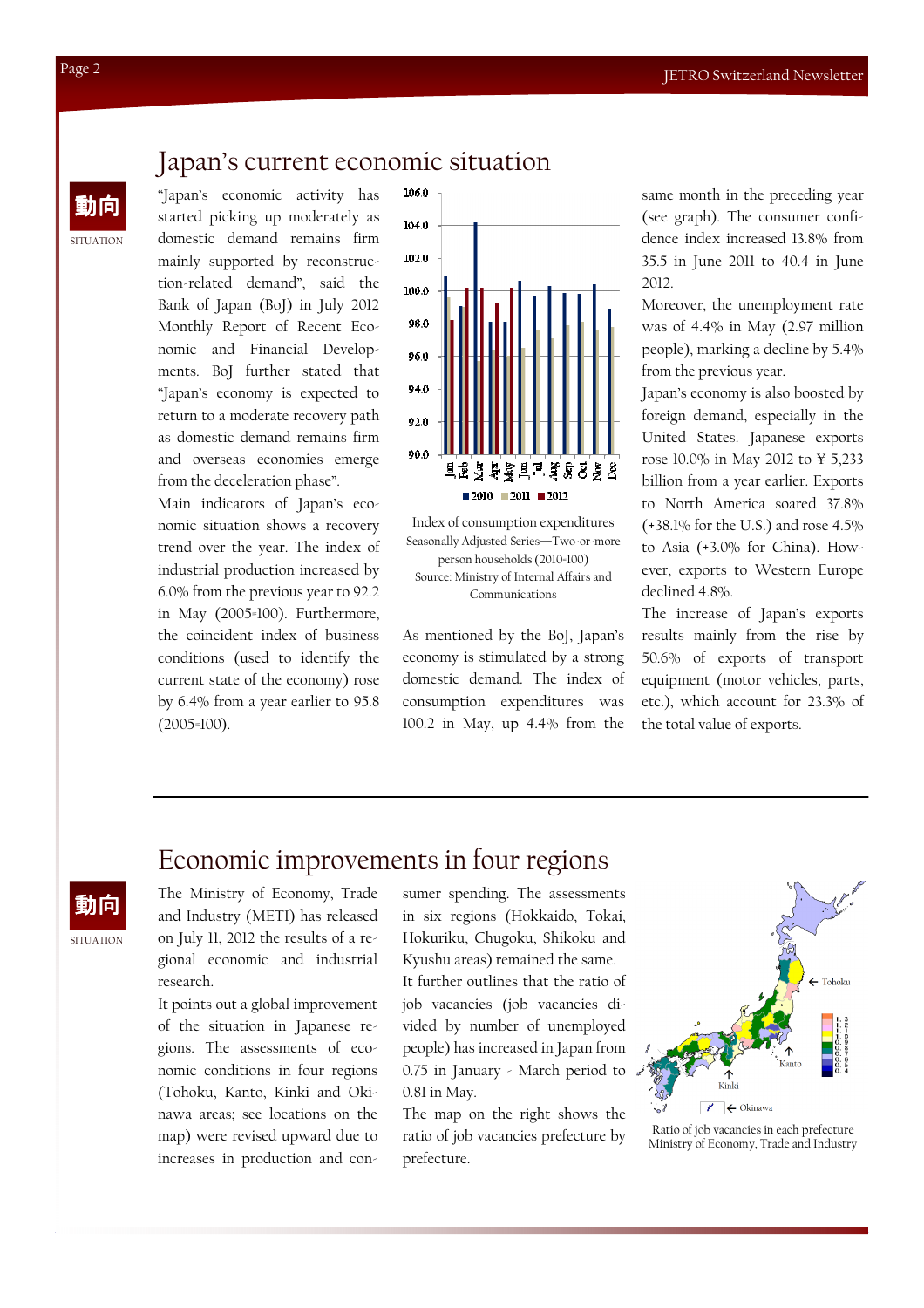## JETRO visited Pilot Corporation of Europe in Annecy

participated in Japan Business Club Rhône-Alpes, in Allonzier La Caille, near Annecy, France. The business meeting was held on June 28, 2012, at Pilot European headquarters (Pilot Corporation of Europe).

Following the visit of Pilot's factory, Marcel Ringeard, President and CEO of Pilot Corporation of Europe, introduced the company.

Established in 1918 under the name of Namiki Manufacturing Company, Pilot group had in 2011 an annual turnover of about ¥ 69 billion. It employs a total of 3,000 people around the world (Japan, France, United States, Indonesia and Brazil).

Its European factory provides job to 218 people and produces 45 million pens per year.

Mr. Ringeard explained that the success of Pilot is based on the



Marcel Ringeard, President and CEO, Pilot Corporation of Europe

quality of its products, but also on its capacity to innovate: "every ten years, we have an innovation leading to our business success", he said.

One of its first innovation was to cover the pen tip to prevent it from rusting. It then made the pen tip in stead of copper.

Pilot invented pen-board in the early 1960s, liquid-ink in the 1980s and gel-ink in the 1990s. It recently produced recycled pens under the brand "BegreeN". Such pens are made from recycled pet bottles.

Today, it has developed a new successful product: thermo-sensitive ink. It reacts to temperature changes. When rubbing against the paper with the plastic tip, the friction generates sufficient heat to turn the ink invisible.

Mr. Ringeard also outlined that the Japanese founders of Pilot wanted to develop a company that would also contribute to the nation and to society. Pilot pursues efforts of its founders and is committed to the principles of the corporate social responsibility.

## ACTIVITY

## Japanese women at Zurich's Rietberg museum

Zurich's Rietberg museum holds the exhibition "The Beauty of the Moment - Women in Japanese Woodblock Prints" from July 7 to October 14, 2012.

This exhibition shows a collection of 100 woodblock prints of the 18t<sup>th</sup> and 19<sup>th</sup> centuries. This art is called "bijinga" in Japanese literally "pictures of beautiful women". They depict beautiful Japanese women (but also men), dressed as courtesans, geishas, waitresses in tea-houses, saleswomen and townswomen.

Prints originate from Hawaii's Honolulu Museum of Art. They were selected among more than 10,000 sheets. Many of them were initially part of the collection of American author's James A. Michener.

The exhibition also shows photographs of women taken by the end of the 19<sup>th</sup> century and two video installations of Japanese contemporary artist Tabaimo.

Teahouse Maidens under a Wisteria Trellis (Fujidana shita no chaya musume) Kitagawa Utamaro, 1753–1806 ca. 1795 © Honolulu Museum of Art (16516)